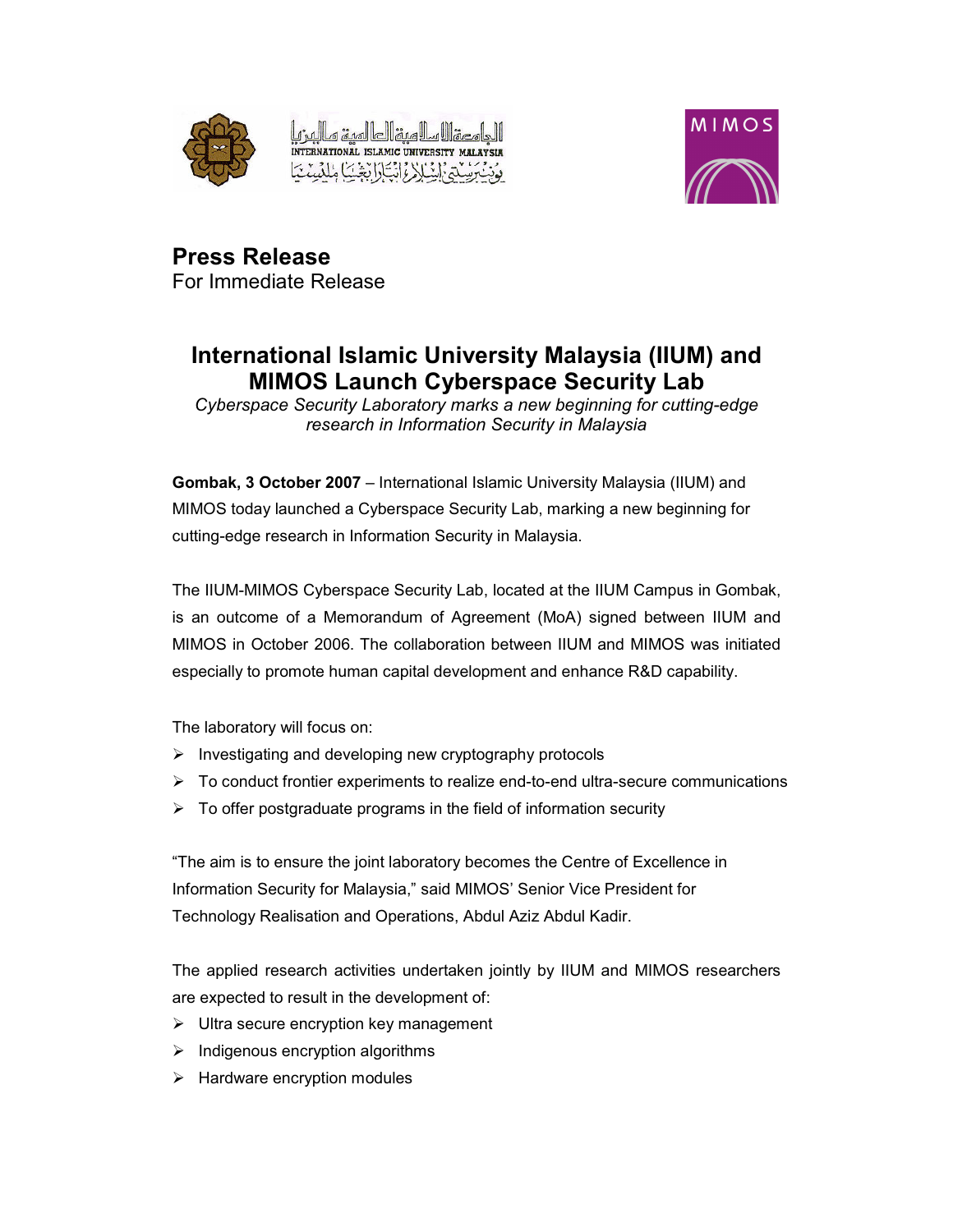"Our experts from the Science faculty, Information and Communication Technology faculty and Engineering faculty especially in the fields of conventional and nonconventional cryptography, optoelectronics, telecommunication, mathematics, network security, nonlinear optics and experimental physics will collaborate with IIUM's post-graduate students and MIMOS researchers to ensure the success of the lab," said IIUM's Rector, Professor Dato' Dr Syed Arabi Idid.

The IIUM-MIMOS Cyberspace Security Laboratory is equipped with state-of-the-art facilities and equipment including an optical table with automatic pneumatic leveling system; measurement equipments; optics and electronics devices; test equipments; an air shower and electronic benches to support the experiments and related projects.

With the establishment of the joint Cyberspace Security Lab at IIUM, MIMOS is well positioned to become the premier applied research centre in frontier technologies where world-class talents thrive, and innovations are fostered. The initiatives and direction taken is in alignment with MIMOS' focus of becoming the premier applied research centre in frontier technologies as well as the Ministry of Science, Technology and Innovation's vision of "Knowledge Creation, Wealth Creation and Societal Well-being".

 $-$  Fnds  $-$ 

## About International Islamic University (IIUM)

The International Islamic University Malaysia (IIUM) was established in 1983 by the Government of Malaysia and cosponsored by a number of Muslim governments. Using English as a medium of instruction, the university currently serves as an institution of higher learning with international students from more than 90 countries.

The Faculty of Engineering was established in 1994, and is currently offering Bachelor, Master and PhD programs in the area of Mechatronics, Aerospace, Automotive, Biotechnology, Communication, Computer and Information, Manufacturing, and Materials Engineering. College of Engineering of IIUM has active research groups like MEMS and NEMS, Precision Engineering and Micro Machining groups.

## **About MIMOS**

MIMOS is Malaysia's leading applied research corporation in information & communication technologies aimed at growing globally competitive indigenous industries.

MIMOS pursues exploratory and industry-driven applied research through multi-stakeholder smart partnerships with universities, research institutes, Government and industries with a focus on frontier technologies. MIMOS' applied research areas, based on real-world trends, are cyber space security, encryption systems, grid computing, communication technologies, micro systems MEMS/NEMS, advanced informatics, knowledge technology and micro energy.